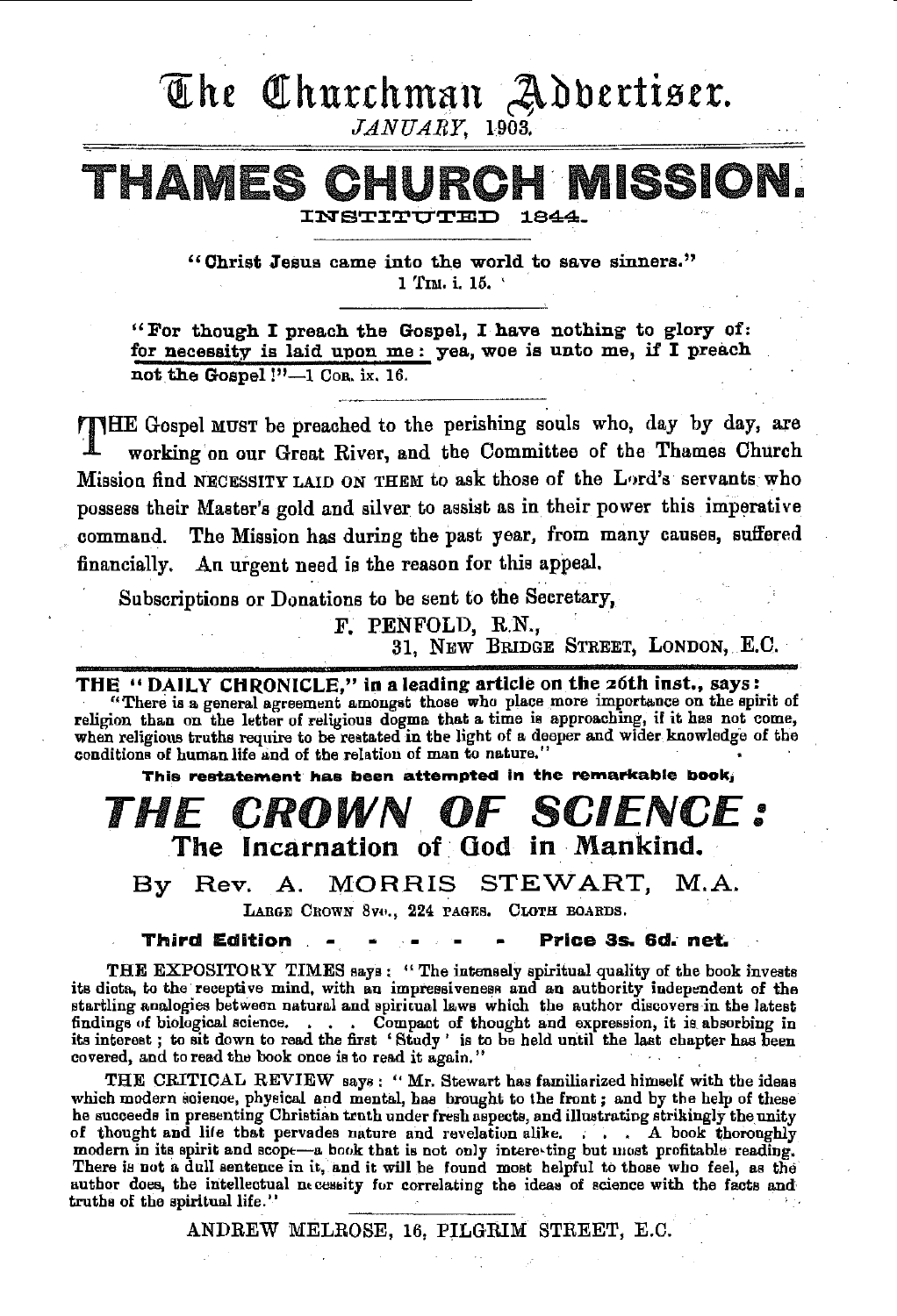#### **THE OBUROHMAN ADVERTISER.**



In large Svo., handsomely hound in cloth, gilt lettered and profusely illustrated, price  $10s. 6d.$  net.

# **CHRISTMAS** • •

**ITS ORIGIN AND ASSOCIATIONS.** 

TOGETHER WITH

**Its Historical Events and Festive Celebrations during Nineteen Centuries:** 

*DEPICTED BY PEN A:VD PENCIL.* 

#### Вv **w. F. DAWSON.**

"One of the most appropriate and interesting of the many gift-books which have been produced in **readiness for the coming season.**"-Church Review.<br>"A mine of curious and interesting Christmas facts and illustrations."-Scot

" A mine of curious and interesting Christmas facts and illustrations."—Scotsman.<br>"The author has succeeded in producing a popular history written in a readable style, and arranged in<br>such a way as to be a very useful and

"Christmas and its Associations' is a book of singular interest, containing a great amount of miscel-<br>Inneous information, most attractively presented. What Mr. Dawson, the author, does not know about<br>Christmas customs and

ELLIOT STOCK, 62, PATERNOSTER ROW, LONDON, E.C.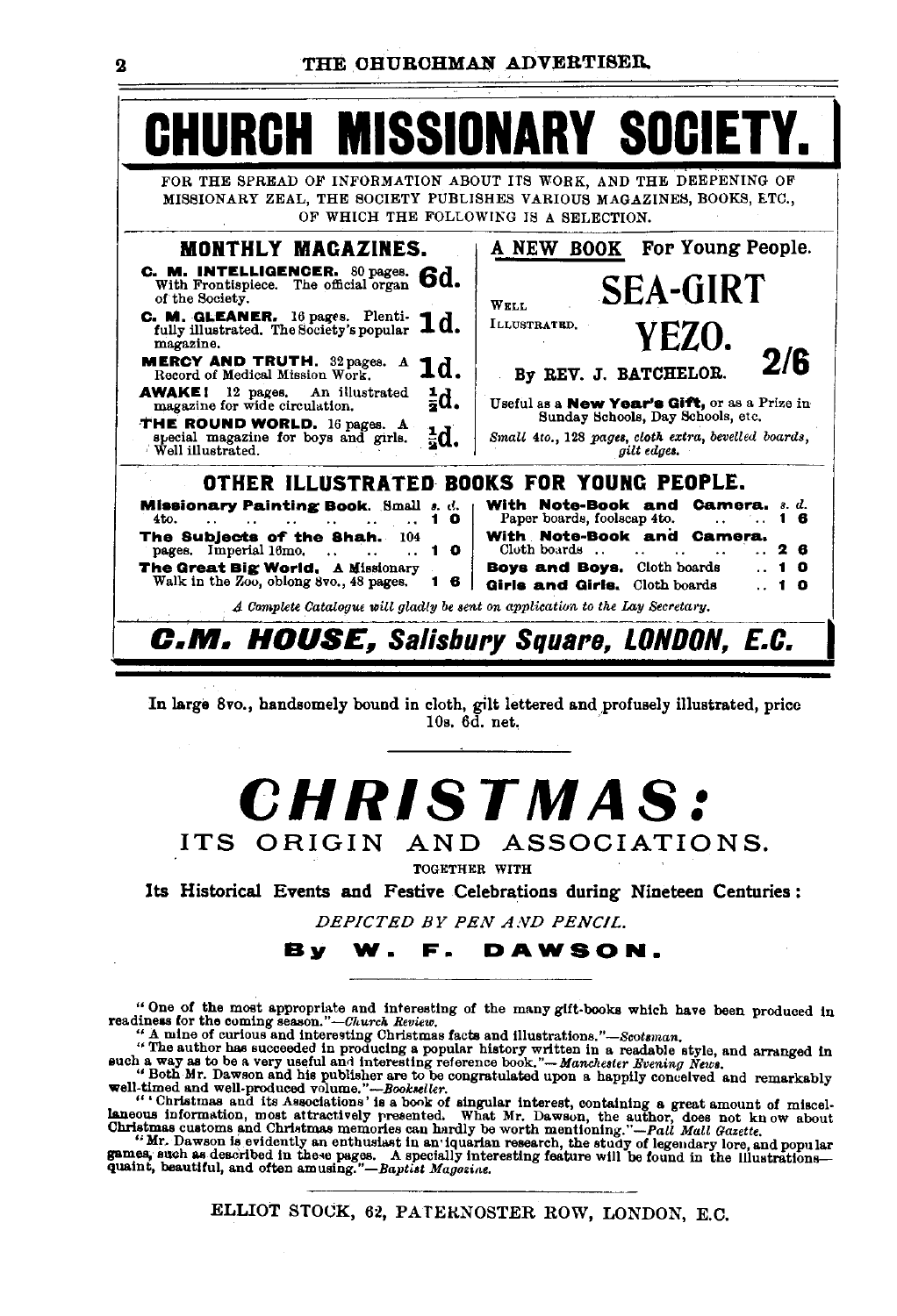### **WHAT MAGAZINES WILL YOU BE READING & DISTRIBUTING** DURING 1903 7

Before you fully decide this question, be sure to see S. W PART-RIDGE & Co.'s seven beautifully illustrated Magazines for January :-

#### **FAMILY** FRIEND.

Long instalment of "Smoking Flax," a great new Serial expressly written by SILAS K. HOCKING for this Magazine. 24 pages. Supplement of Plate Portrait of Rev. SILAS K. HOCKING. One Penny.

### BRITISH WORKMAN.

The great Pictorial Paper for adults, superbly illustrated. "The Romance of Gipsy Smith's Life," with full-page Portrait. "What's in Beer." by a Medical Doctor. One Penny.

As we are confident that if you see these January Magazines you will take one or more of them during the y-ar, we will, on receipt of six penny stamps, send post free to any address in the United Kingdom a packet containing the seven charming periodicals. It would be the most interesting packet for all members of the family that could be placed on the table during the Christmas Season.

All these Magazines will be ready on December 19th.

S. W. PARTRIDGE & Co., 8 & 9, PATERNOSTER ROW, LONDON.

## Wr. Sherlork's Publications.

# THE CHURCH ALMANACK, 1903. THE PARISH HELPER ALMANACK, 1903. THE CHURCH MONTHLY, 1903. OLD JONATHAN, 1903.

#### TO THE CLERGY.

LOCALIZED Copies of the above ALMANACKS can now be supplied. It is requested that orders may be sent in at once, so as to avoid delay in delivery.

FREE GRANTS of THE CHURCH MONTHLY will be sent to any Clergyman willing to introduce the Magazine in his Parish. Specimens and full particulars will be sent on application to Mr. FREDK. SHERLOCK, 30 and 31, New Bridge Street, Ludgate Circus, London, E.C.

N.B.-The CHURCH MONTHLY is published in TWO sizes-24pp. Crown 4to. and 32pp. Demy 8vo.

The CHURCH QUARTERLY REVIEW says :- "Mr. Sherlock seems to us to provide the best available 'inside' for a Parish Magazine in the CHURCH MONTHLY," 결국부 The TIMES savs :- "The CHURCH MONTHLY is excellent."

ß.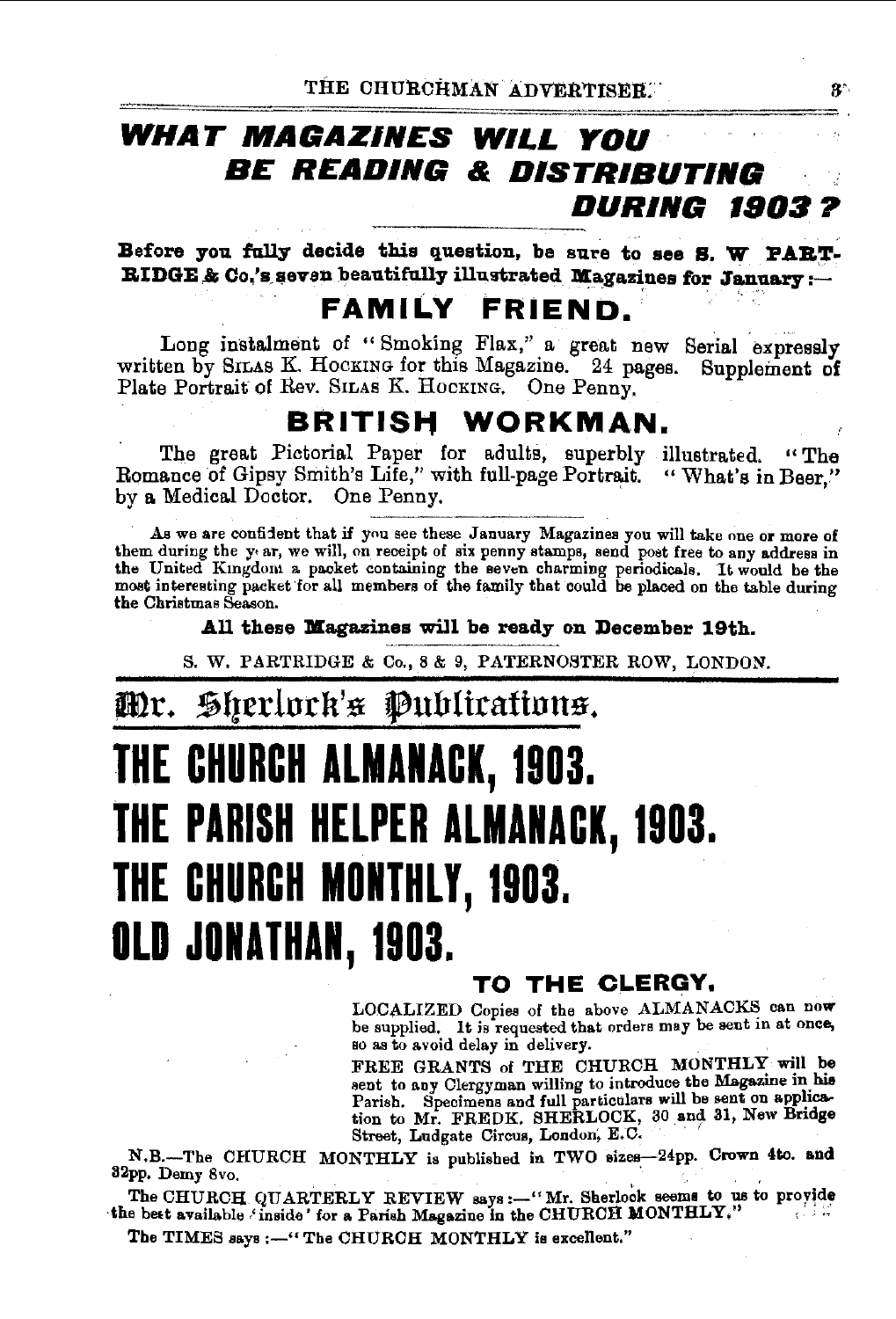# **MUDIE'S LIBRARY.**

SUBSCRIPTIONS FOR THREE, SIX, AND TWELVE MONTHS CAN BE ENTERED AT ANY DATE.

TOWN SUBSCRIPTIONS : From ONE GUINEA per annum. LONDON BOOK SOCIETY (for

weekly exchange of Books at the houses of Subscribers) from TWO GUINEAS per annum.

COUNTRY SUBSCRIPTIONS : From TWO GUINEAS per annum.

N.B.-Two or Three Friends may UNITE IN ONE SUBSCRIPTION, and thus lessen the Cost of Carriage.

Prospectuses and Monthly Lists of Books gratis and post free.

# *Jf* **ew Year's** and **ehristmas Yresents.**

A LARGE COLLECTION of SUITABLE BOOKS in LEATHER BINDINGS is kept in STOCK in the SHOWROOMS, also the BEST NEW BOOKS of the SEASON in CLOTH, including ILLUSTRATED STANDARD AUTHORS and JUVENILE PICTURE BOOKS.

*A FULL AND REVISED CLASSIFIED CATALOGUE BENT POST FREE ON APPLICATION.* 

A SELECTION of GOOD EDITIONS of FRENCH and GERMAN STANDARD AUTHORS in LEATHER BINDINGS is also kept in STOCK.

# KUDIE'S LIBRARY, LIMITED,

30 TO 34, NEW OXFORD STREET, LONDON;

241, Brompton Road, S.W.; and 48, Queen Victoria Street, E.C.; and at .Barton Arcade, Manchester.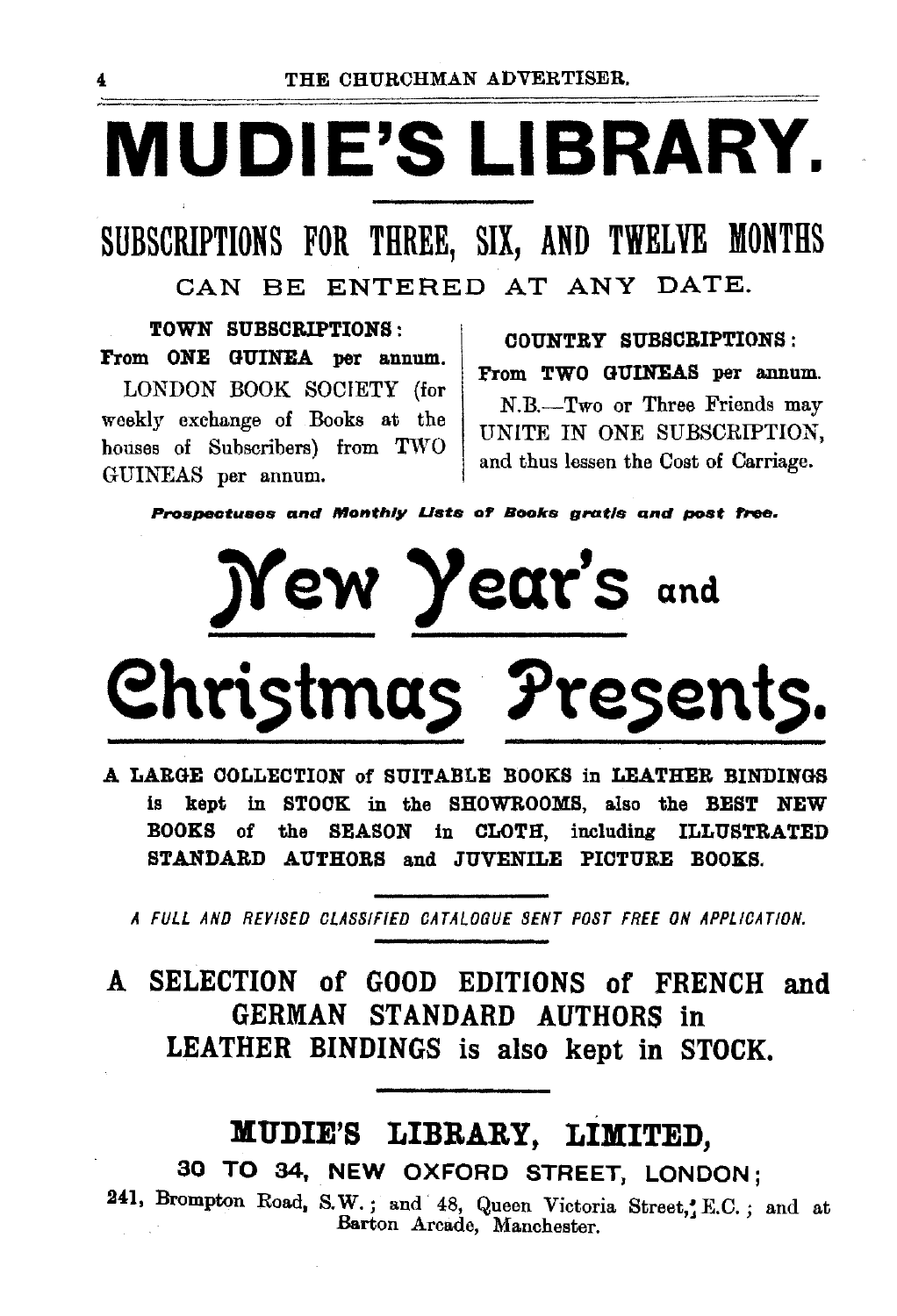# **HODDER & STOUGHTON'S NEW PUBLICATE**

Rev. Prof. James Denney, D.D.—**The Death of Christ.** Its Place and Interpretation **NOV.** 1.00. We have been the New Tests and Ly  $\overline{AB}$ . It is the New Tests and Ly  $\overline{AB}$ . It is the New Tests ment. By JA was Deway, D.D. Second Edition, completing Fifth Thousand. Gs. IF we may say at once that the v

Professor W. M. Ramsay.-The Education of Christ: Hillside Reveries.

**Professor W. II. Kamsay.** The **CallCation of Christ : Finished reverses**<br>By W. M. Kamsay, D.C.L., LL.D., Professor of Humanity in Aberdeen University. Second Edition,<br>completing Fourth Thousand. 2s. 6d.<br>Dr. Marcus Dods i

Rev. Principal Rainy, D.D. Sofourning with God, and other Sermons.<br>By the Rev. Rosser RAINY, D.D., Principal of the United Free Church College, Edinburgh. 6s.

The Late Prof. A. B. Davidson, D.D. - Biblical and Literary Essays. By A. B. DAVIDSON, D.D. 68.

Rev. Prof. James Stalker, D.D.-The Seven Cardinal Virtues. By the Rev. Professor JAMES STALERR, D.D. A new Volume of the "Little Books on Religion Series." 1s. 6d.

Rev. Principal Lindsay, D.D.—The Church and the Ministry in the Early Centuries. By THOMAS M. LINDSAY, D.D., Principal of the United Free Church College. Glasgow. 10s. 6d.

Dr. George Matheson.-The Representative Men of the Bible. By Rev.

GEORGE MATHESON, D.D., LL.D., F.R.S.E. Fifth Thousand. 6s.<br>
"The charm and freshness of Dr. Matheson's previous works have won for him a wide constituency,<br>
"The charm and freshness of Dr. Matheson's previous works have wo

HODDER & STOUGHTON, 27, PATERNOSTER ROW, LONDON, E.C.

# Churchwoman.

EDITED BY G. M. IRELAND BLACKBURNE and H. P. K. SKIPTON.

#### **WEEKLY ILLUSTRATED PAPER** A

For Churchwomen and others of wide and Catholic views, at home, and for sending to the Colonial and Missionary Staffs abroad.

THE CONTENTS DURING THE PAST HAVE INCLUDED:

rticles<br>
By Mas. BENSON, Mas. JEROME MERCIER,<br>
Has. M. E. CHRISTIE, Mass OHRISTABEL<br>
Mas. M. E. CHRISTIE, Mas. CHRISTABEL<br>
COLERIDGE, Mas. ROMANES, the VERY BEV.<br>
E. M. FIELD, Mas. ROMANES, the VERY BEV.<br>
ENOVOST BALL, and **Articles** 

"Reasons Why." By the late MISS CHARLOTTE M. YONGE.

"The Average Girl."

By MISS M. BRAMSTON.

"The Blessed Life."

By the REV. JESSE BRETT.

Hvmns.

By MISS ELLEN BLUNT, the REV. F. W. ORDE-WARD, and others.

### **THE CHURCHWOMAN**

Is Published every Friday. Obtainable through any Bookseller. Price 1d.; or the. 6d. per annum, post free, from the Office.

SPECIMEN COPIES POST FREE UPON APPLICATION.

PUBLISHING OFFICES: 2, EXETER STREET, STRAND, LONDON, W.C.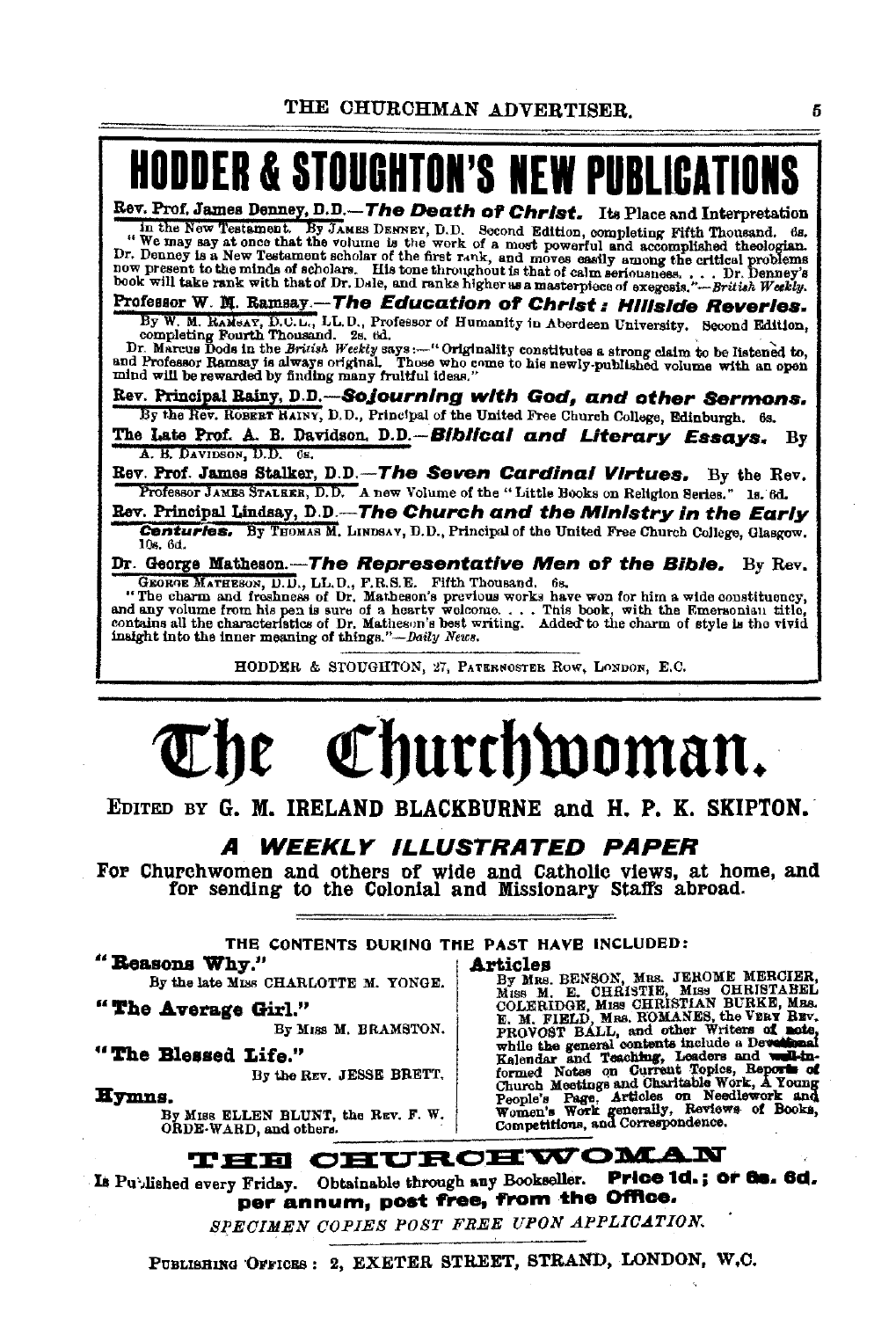THE CHURCHMAN ADVERTISER.

## A SELECTED LIST OF PUBLICATIONS For Christmas and New Year's Gifts.

Cloth gilt, for Presentation, 3s. 6d.

"THE POET OF HOME LIFE." By ANDREW JAMES SYMINGTON, F.R.S.N.A. With Centenary Papers by the Very Rev. DEAN FABRAR, D.D.; the Rev. JOBN CALLIS, M.A.; Canon. WILTON. M.A.; the Rev. CHARLES BULLOCK, B.D., and others. With Twe Crown 8vo., printed on antique paper, red border, forming a Hundsome Volume for Gift or the Library. Price 5s.

**NEW CENTURY HYMNS for the Christian Year.** By the Rev. F. W. ORDE WARD, B.A., Author of "Matin Bells," etc.

By the same Author. New Edition. Cloth gilt, with Seven Portraits, 5s.

THE CROWN OF THE ROAD. Leaves from Consecrated Lives.

"We wish it a wide work of such cheering, sanctliying influence on the crown of the road of Christian literature."-The Churchman.

By the same Author. Now Ready. Third Thousand. In rich cloth gilt, bevelled boards, gilt edges, with<br>Illustrations, Is. post free.

THE FORGOTTEN TRUTH; or, The Gospel of The Holy Ghost. With selected Hymns of the Spirit.

In large crown 8vo., bevelled cloth gilt. Price 3s. 6d.

"MATCHES THAT STRIKE." Edited by the Rev. CHARLES BULLOCK, B.D.

Seventy-fifth Thousand. In Fourteen Chapters. Richly bound in cloth gilt, Is. 6d.; paper covers, 8d.

**THE WAY HOME: The Gospel in the Parable.** An Earthly Story with a Heavenly Meaning. By the Rev. CHARLES BULLOCK, B.D.

By the same Author. Cloth gilt, with Portrait, 2s.

"THE MAN OF SCIENCE THE MAN OF GOD." Leaves from the Life of Sir JAMES Y. SIMPSON. A valuable little work for all interested in Christian Missions.

With Portraits and Illustrations, 2s. By the Rev. CHARLES BULLOCK, B.D. Now Ready.

"NEAR THE THRONE." Frances Ridley Havergal: The Sweet Singer and the Royal Writer.

Handsomely bound. With Illustrations. 346 pages. 3s. 6d.

THE SHADOW LIFTED; or, The Home Magnet. By ANNIE LUCAS, Author of "Leonie."

" Leonie.<br>"The special purpose of the tale-to promote home happiness and throw light upon the 'shadows' of<br>home discipline-the 'clouds' which so often, as Cowper sang, 'break with blessing'-may fittingly be<br>regarded as an to many.

New Edition. 286th Thousand. Cloth, thick bevelled boards. 1s. 6d. By the Rev. CRARLES BULLOOK, B.D.<br>Editor of "Home Words," "The Fireslde," etc.

E QUEEN'S RESOLVE, and Her Doubly Royal Reign. With England's Welcome to our King. Containing Leading incidents in the Life of Queen Victoria, and nearly 50 Portraits and Illustrations. His Majesty the King and the Prince THE

Cloth gilt. Illustrated. 1s. 6d. each.

THE STORY OF OUR CHURCH. By CHARLES BULLOCK, B.D. Three Volumes of this work are now ready.

I. Sunrise in Britain: How the Light Dawned.

II. The Eclipse of Truth: How the Light was Obscured.

III. Dark Days in England, and the Dawn of Reformation Light.

Bishop Ryle wrote : "I am heartily glad 'Sunrise in Britain' has been published."<br>Bishop Pakenham Walsh wrote : "A clear and reliable book like this is invaluable. I have read it with great interest."<br>"Every Englishman should read it, and every school should make it a standard book "--Review.

By the same Author. New Illustrated Edition Just Ready. Crown 8vo., cloth gilt, Is. 6d.

"HOLD FAST BY YOUR SUNDAYS. By the Author of "Deepdale Vica age," etc. This striking tale was originally published as a Half-Crown Volume, and at this price reached an issue of 22.000 copies. It is now fully illustrated.

New Edition Now Ready, with 32 extra pages and three additional Illustrations. Crown 8vo., cloth gilt, 1s. 6d'

"CROWNED TO SERVE." By the Rev. CHARLES BULLOCK, B.D. A Book for Young England. The King and Queen "have been much pleased" to accept copies. volume to "The Queen"s Resolve," which has reached a circulation of about 300,00

The Key-thought of the new Book is the Royalty of Service--ICH DIEN; perhaps the lesson most needed to make a Happy Home or a Happy Nation.

6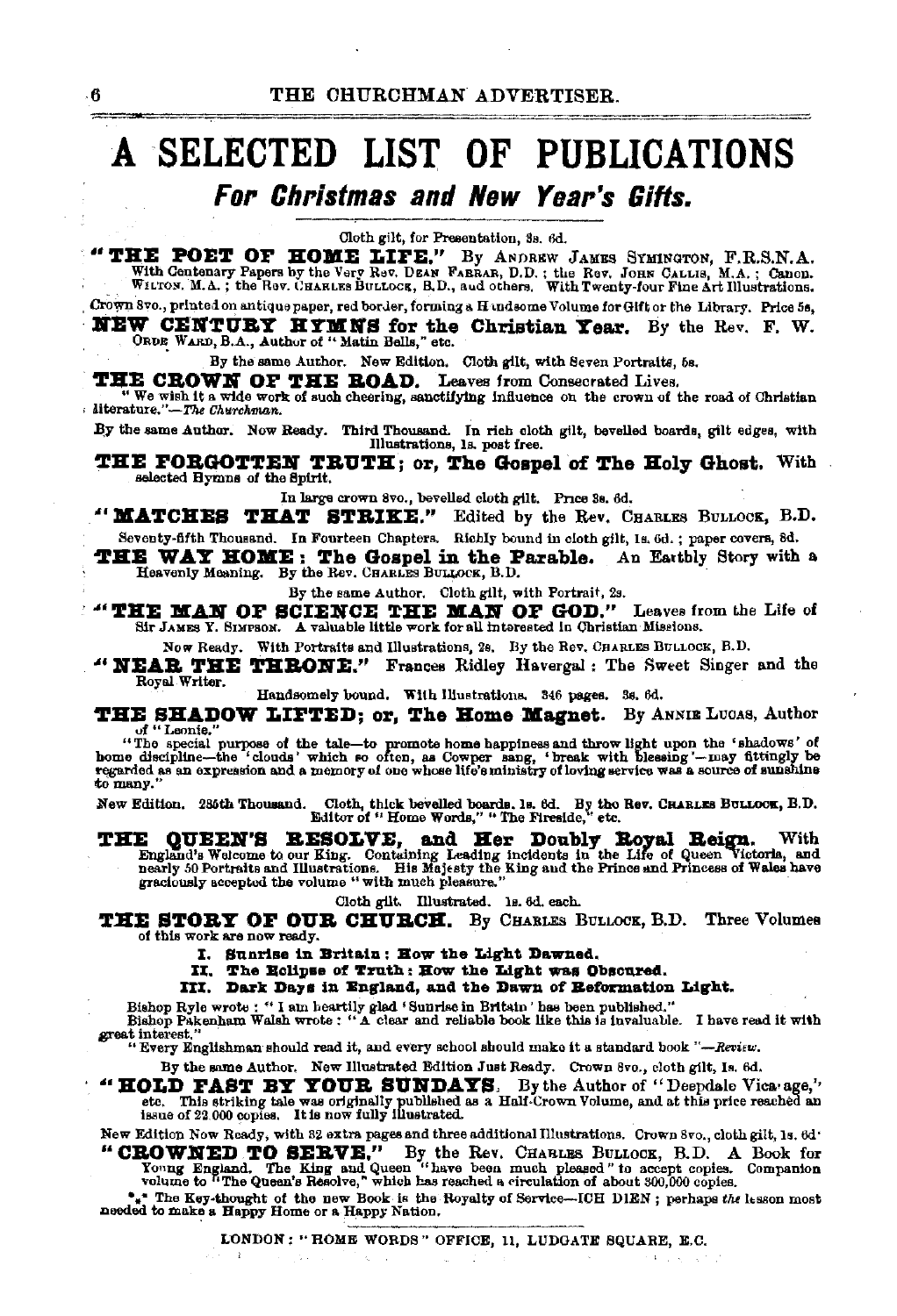### PROTESTANTISM BEFORE POLITICS. £20,000. URGENT APPEAL FOR

The following resolutions were carried unanimously at a Conference convened by the Church Association at the National Club, London :-

"That the results of the last General Election abundantly manifest the advantage to be derived mas un remains on the mest utential electron apurtantly manifest the advantage to be derived in the situation of the constituencies which the Church Association has idready initiated in more than one-half of the English el

"That to efficiently cope with the enormous task of completing the electoral organization where it has already been planted, and extending its ramifications to the remaining counties and<br>boroughs of England, in view of the probable approach of a General Election, a fund of not<br>less than £20,000 will be needed to add Church Association.

The Church Association has already established Protestant "Hundreds" to 244 out of 443 constituencies in England.

The way to make Protestantism a practical force is to create in every constituency in England a Protestant "Thousand." Where this can be accomplished and a body of determined men held together, it is

testant "Thousand." Where this can be accomplished and a bouy of determined men mad augustes, as a perfectly certain that sooner or later they will hold the balance of power in the constituencies.<br>With a view to the forma IIR.

| ORTSMOUTH.   | <b>CHARLES MCARTHUR.</b>       |
|--------------|--------------------------------|
| VIMBORNE.    | ALEX. W. COBHAM                |
| INNAIRD.     | (Chairman, Church Association) |
| . W. MELLOR. | HENRY MILLER (Secretary).      |

Donations to this Fund are payable in two instalments, half in 1902 and half in 1903. All contributions should be sent to HENRY MILLER, Secretary, Church Association, 13 and 14, Bucking-ham Street, Strand, London; or may be paid to Messrs. Barclay and Co., Bankers, 1, Pall Mall East, London,  $S$ ,  $\hat{W}$ 

The following Contributions have been promised or paid :-

| £                                                                              |       | s, d.           |               |                                                                                    | £      | s. d.        |                          |                                                          | £                            | s. a.          |                             |
|--------------------------------------------------------------------------------|-------|-----------------|---------------|------------------------------------------------------------------------------------|--------|--------------|--------------------------|----------------------------------------------------------|------------------------------|----------------|-----------------------------|
| The Rt. Hon. Lord                                                              |       |                 |               | M. C.<br>$\cdots$<br>$\bullet$ $\bullet$                                           |        | 22 11 0      |                          | F. X.<br>$\ddot{\phantom{a}}$                            | 5                            | $\mathbf 0$    |                             |
| Wimborne<br>1,000 0 0<br>$\ddotsc$                                             |       |                 |               | Mr. G. R. Higgins<br>$\ddot{\phantom{1}}$                                          | 21     | 0            | Ü                        | Mrs. Fielder<br>                                         | 5                            | 0              | ſ                           |
| Mr. and Mrs. Frank                                                             |       |                 |               | Mr. C. C. Smith<br>$\ddot{\phantom{0}}$                                            | 21     | $\bf{0}$     | o                        | General Godman<br>$\ddot{\phantom{0}}$                   | 5                            | 0              | ¢                           |
| Morrison<br>$.1,000 \ 0 \ 0$                                                   |       |                 |               | Mr. T. T. Wing<br>$\ddot{\phantom{0}}$                                             | 21     | $\Omega$     | $\mathbf{0}$             | Mr. J. Garnett<br>$\ddot{\phantom{1}}$                   | 5                            | 0              | €                           |
| Mr. John Cory, D.L.,                                                           |       |                 |               | Lt. Col. Alves<br>$\ddot{\phantom{a}}$                                             | 20     | 0            | 0                        | Mr. S. Harris<br>$\ddot{\phantom{a}}$                    | 5                            | $\bf{0}$       | C                           |
| J.P.                                                                           |       | 250000          |               | Rev. R. A. Bullen<br>$\ddot{\phantom{a}}$                                          | 20     | $\Omega$     | n                        | Miss Herbert<br>$\sim$<br>$\cdot$                        | 5                            | $\theta$       | $\epsilon$                  |
| The Rt. Hon. the Earl                                                          |       |                 |               | Mr. F. Brahy<br>$\ddot{\phantom{1}}$                                               | 20     | $\Omega$     | 0                        | Mrs. Hudson<br>$\cdot$ .                                 |                              | $\bf{0}$       | €                           |
| of Portsmouth<br>$\ddot{\phantom{a}}$                                          |       | $200 \t 0 \t 0$ |               | Mr. W. H. G. Bag.                                                                  |        |              |                          | Miss James<br>$\ddot{\phantom{a}}$                       | Б                            | $\mathbf{D}$   | ſ                           |
| Mr. Clifford J. Cory,                                                          |       |                 |               | shawo<br>$\ddot{\phantom{a}}$<br>                                                  | 20     | 0            | 0                        | Mr. A. Maude<br>. .                                      | 5                            | $\bf{0}$       | $\epsilon$                  |
| J.P.<br>200<br>$\mathbf{r}$ and $\mathbf{r}$ and $\mathbf{r}$ and $\mathbf{r}$ |       | $\theta$        | $\Omega$      | Mr. E. Barkworth<br>$\ddot{\phantom{a}}$                                           | 20     | 0            | A                        | Protestant<br>$\sim$<br>é é                              | 5                            | $\mathbf{0}$   | $\epsilon$                  |
| Mr. R. Cory, J.P.<br>200<br>$\ddot{\phantom{0}}$                               |       | $\theta$        | $\Omega$      | Mr. J. H. Buxton<br>$\ddot{\phantom{a}}$                                           | 20     | $\mathbf{0}$ | 0                        | Mr. W. Roberts<br>$\ddot{\phantom{0}}$                   |                              | $\bf{0}$       |                             |
| Rev. Francis Paynter<br>200                                                    |       | $\bf{0}$        | $\bf{0}$      | Mr. W. J. Davidson<br>$\cdot$ .                                                    | 20     | $\Omega$     | 0                        | Mr. H. O. Soutter<br>μ.                                  |                              | $\Omega$       | C                           |
| The Rt. Hon. Lord                                                              |       |                 |               | Rev. H. V. Herbert<br>                                                             | 20     | 0            | 0                        | Ven. Archdeacon Tay-                                     |                              |                |                             |
| Kinnaird<br>$\ddot{\phantom{a}}$                                               | 100 - | 0               | $\Omega$      | Mr. G. N. Hooper<br>$\ddot{\phantom{0}}$                                           | 20     | $\Omega$     | 0                        | lor, D.D.<br>$\ddot{\phantom{0}}$                        | 5                            | $\Omega$       |                             |
| A Friend<br>100<br>$\sim$                                                      |       | $\Omega$        | $\Omega$      | Mr. A. W. Large<br>$\cdot$ $\cdot$                                                 | 20     | $\Omega$     | 0                        | Mr. A. E. Wenham                                         | 5                            | $\Omega$       |                             |
| Col. Ainsworth, J.P<br>100                                                     |       | $\theta$        | $\bf{0}$      | Miss A. Mulvany<br>$\ddot{\phantom{0}}$                                            | 20     | $\mathbf{0}$ | 0                        | Mr. C. B. Zutvens                                        | 5                            | $\Omega$       |                             |
| General Bavnes<br>100                                                          |       | $\Omega$        | $\bf{0}$      | Mr. T. R. Street<br>$\ddot{\phantom{a}}$                                           | 20     | $\theta$     | 0                        | Commander Robinson                                       | 4                            | $\Omega$       | -1                          |
| Colonel J. E. Bingham,                                                         |       |                 |               | Mr. C. H. Walker,                                                                  |        |              |                          | Mr. and Mrs. Blessley                                    | 8                            | $\Omega$       | - 6                         |
| J.P.<br>$\ddotsc$<br>$\ddot{\phantom{0}}$                                      | 1000  |                 | $\bf{0}$      | Jnr.<br>$\cdots$                                                                   | 20     | 0            | 0                        | Mr. B. G. Benson                                         | 2                            | 10             | €<br>ſ                      |
| A Protestant<br>100<br>$\ddot{\phantom{a}}$                                    |       | $\theta$        | 0             | Mr. S. Cawston<br>$\ddot{\phantom{a}}$                                             |        | 10 10        | $\mathbf o$              | Mr. J. W. Argyle<br>$\ddot{\phantom{0}}$                 | 2                            | 2<br>2         | $\epsilon$                  |
| Mr. B. Braithwalte,                                                            |       |                 |               | Mr. W. M. Beaufort                                                                 | 10     | - 0          | $\bf{0}$                 | Mr. E. W. de Rusett                                      | $\overline{\mathbf{2}}$<br>2 | $\overline{2}$ |                             |
| J.P.<br>100<br>$\ddot{\phantom{a}}$                                            |       | 0               | 0             | Mr. F. D. Bumsted                                                                  | 10     | - 0          | O                        | Mr. W. G. Yonde                                          | 2                            | $\mathbf{u}$   | $\mathcal{L}_{\mathcal{L}}$ |
| Mr. J. H. Chesshire<br>100                                                     |       | $\bf{0}$        | 0             | Mr. W. Cox<br>$\ddot{\phantom{0}}$<br>$\ddot{\phantom{0}}$                         | 10     | $\theta$     | $\bf{0}$                 | Capt. Hon. R. Bingham                                    | 2                            | $\bf{0}$       | $\epsilon$                  |
| Captain Cundy, J.P<br>100                                                      |       | 0               | 0             | Mrs. and Miss Fairleas                                                             | 10     | - 0          | 0                        | Major Dale<br>$\ddot{\phantom{a}}$                       | 2                            | $\Omega$       | $\epsilon$                  |
| Mr. Chas. Duckworth<br>100                                                     |       | $\bf{0}$        | 0             | Colonel Iredell                                                                    | 10     | - 0          | $\bf{0}$                 | Faith<br>$\ddot{\phantom{a}}$<br>$\cdots$                | $\overline{2}$               | $\Omega$       | f                           |
| Mr. R. J. Fremlin<br>100                                                       |       | 0               | 0             | Mrs. Kissock                                                                       | 10     | $\theta$     | 0                        | Sir C. S. King, Bart                                     | 2                            | $\theta$       | C                           |
| Mr. J. Maden Holt, J.P.<br>100                                                 |       | $\theta$        | 0             | Surg.-Gen. Partridge                                                               | 10     | $\bf{0}$     | $\bf{0}$                 | Colonel Preston                                          |                              | $\bf{0}$       | $\mathbf{r}$                |
| Mr. Benj. Nicholson<br>100                                                     |       | $\theta$        | $\Omega$      | Mr. J. B. Rowcliffe                                                                | 10     | 0            | $\bf{0}$                 | Mr. T. P. Potts<br>$\ddot{\phantom{0}}$                  |                              | $\mathbf{0}$   |                             |
| Mr. F. G. Smart<br>100<br>$\ddot{\phantom{a}}$                                 |       | 0               | $\bf{0}$      | Miss Sanders<br>$\ddotsc$                                                          | 10     | $\bf{0}$     | 0                        | Veritas Vincit<br>                                       | ı                            | ı              | $\mathfrak{c}$              |
| Mrs. Blackden                                                                  | 50    | $\Omega$        | 0             | Miss Vale                                                                          | 10     | $\bf{0}$     | $\Omega$                 | Mr. C. J. Cooke<br>Mr. and Mrs. Devereux                 | ı                            | ı              | C                           |
| Mr. S. Campbell Cory,                                                          |       |                 |               | Mr. D. T. Woodward                                                                 | 10     | $\bf{0}$     | 0                        | Dr. Renton<br>$\ddot{\phantom{1}}$                       |                              | ı              | ſ                           |
| J.P.                                                                           | 50 0  |                 | $\bf{0}$      | Mr. F. W. Burrows                                                                  | õ      | 5            | 0                        | $\mathbf{r}$<br>Mr. C. Bowthorpe<br>$\ddot{\phantom{a}}$ | ı                            | $\bullet$      | 0                           |
| Rev. W. E. Rowlands                                                            | 50    | $\bf{0}$        | $\mathbf{0}$  | Colonel Fitzpatrick                                                                | 5      | 5            | $\bf{0}$                 | Miss Erck<br>$\ddot{\phantom{1}}$                        | ı                            | 0              | €                           |
| A Friend<br><b>Contract Contract</b><br>50                                     |       | 0               | 0             | Mr. T. Kemble<br>k x                                                               | Ď.     | 5            | $\bf{0}$<br>$\mathbf{0}$ | Mr. R. K. Pucklo<br>$\ddot{\phantom{0}}$                 | ı                            | 0              | ¢                           |
| L.,<br>50<br>$\ddot{\phantom{a}}$<br>$\ddot{\phantom{0}}$                      |       | $\mathbf{0}$    | $\Omega$      | Mr. C. Baynes<br>$\ddot{\phantom{0}}$                                              |        | 0            |                          | C. M. P<br>$\sim$ 10 $\pm$ 10<br>. .                     |                              | 0.0            |                             |
| " In Memory of Victor                                                          |       |                 |               | Captain C. B. Balfour,                                                             |        | $\mathbf{0}$ | $\Omega$                 | Mr. W. Roberts<br>$\ddot{\phantom{a}}$                   |                              | 0.             | $\cdot$ 0                   |
| Maslin "<br>$\ddot{\phantom{1}}$                                               | 50 0  |                 | $\mathbf{0}$  | <b>M.P.</b><br>. .<br>$\mathbf{r}$                                                 | 5<br>5 | $\bf{0}$     | Ð                        | Hev. G. E. Gate<br>$\ddot{\phantom{a}}$                  | ı                            | 0              | C                           |
| Mr. J. Vulliamy<br>30<br>$\sim$                                                |       | $\bf{0}$        | 0             | Mr C. Bevan<br>$\ddot{\phantom{a}}$                                                | 5      | 0            | $\bf{0}$                 | Smaller Sums                                             | 6                            | -11            | 6                           |
| Mr. H. H. Bolton<br>25<br>$\ddot{\phantom{a}}$<br>R. M.                        |       | - 0             | $\mathbf{0}$  | Mr. E. Broughall<br>$\ddot{\phantom{a}}$<br>Mr. A. Coleman<br>$\ddot{\phantom{0}}$ | 5      | $\bf{0}$     | $\mathbf{0}$             |                                                          |                              |                |                             |
| 25<br>Lt.-Col. Sandys, M.P.                                                    |       | 0<br>$\bf{0}$   | 0<br>$\bf{0}$ | Miss Crickitt                                                                      |        |              | 0                        | Total                                                    | 5,585 11 6                   |                |                             |
| 24                                                                             |       |                 |               |                                                                                    |        |              |                          |                                                          |                              |                |                             |
|                                                                                |       |                 |               | Further Sume will be thankfully acknowledged by the Secretary, HENRY               |        |              |                          |                                                          |                              |                |                             |

Further Sume will be thankfully acknowledged by the Secreta<br>MILLER, 13 and 14, Buckingham Street, Strand, W.C.

7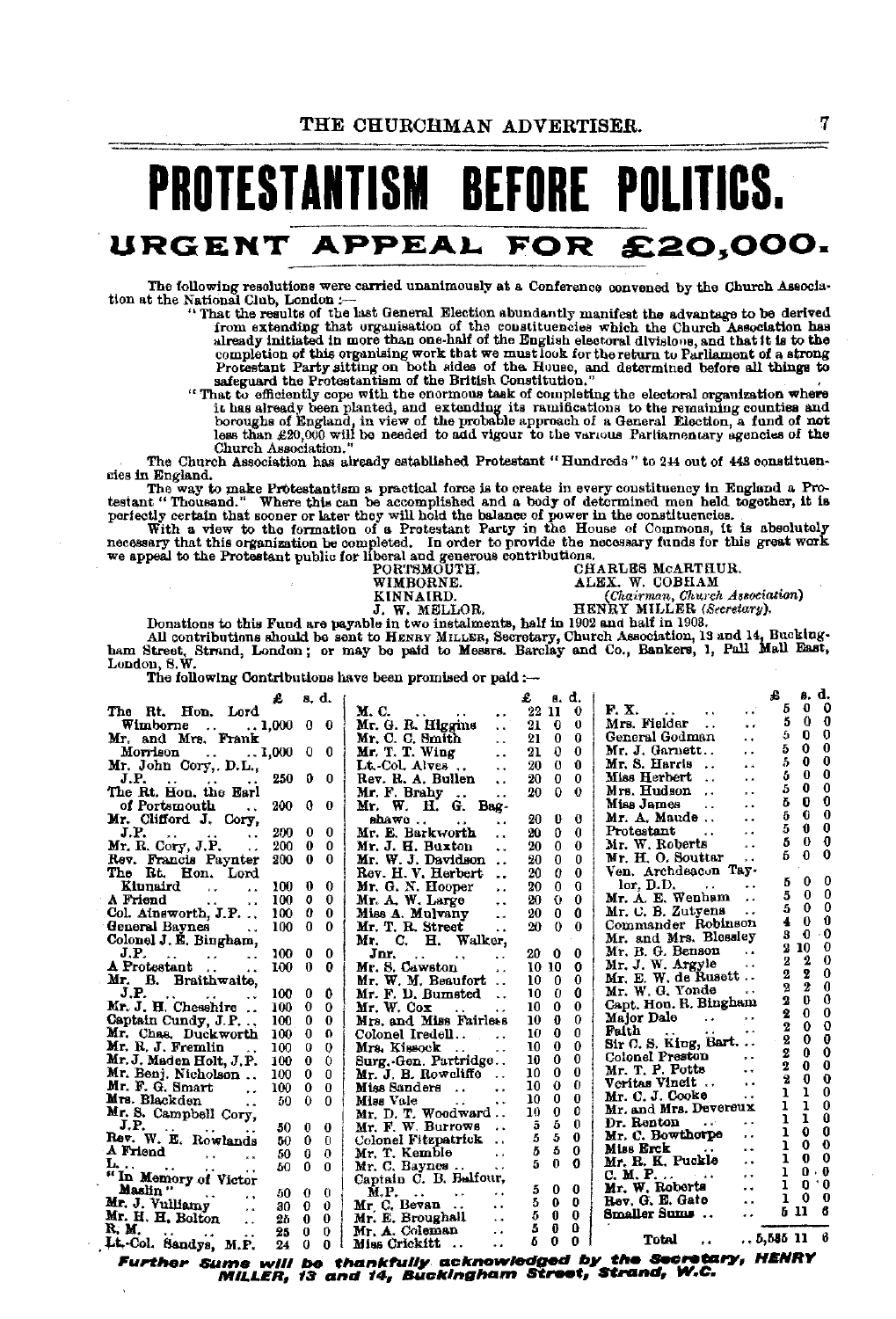# **Urgent Appeal to Protestants** for Moravian Missions.

(ESTABLISHED 1732.)

The Oldest Protestant Missions to the Heathen - First to the Lepers.

The following are some of many pressing needs for which

#### **Earnest Prayer and Support are Sought.**

FOR GENERAL FUND. Largely Increased annual help of at least £4,000

- FOR THE LEPER HOME, Jerusalem, where Inmates have doubled in number, funds are still urgently wanted to defray the cost of the New Water Reservoir, etc.
- FOR LABRADOR, hitherto self-supporting, but crippled for a time in its resources, £2.000 annually is required for a few years, until the Mission can be re-established. For this need, and to avert loss to the General Fund, an ADDITIONAL Fund is being raised.

But so serious is the general need for funds that reinforcements have to be detained, extensions forbidden, staffs reduced, salaries and expenditure curtailed, and students in training given to understand that at the end of their course their services may not be required !

CONTRIBUTIONS WILL BE THANKFULLY RECEIVED and information given by the REV. W. WETTON COX, at the Offices of the LONDON ASSOCIATION, 7, New Court, Lincoln's Inn, LONDON, W.C., who will also gladly arrange for Meetings, Sermons, Lectures, etc.

# H K

CHIEF OFFICES: SALISBURY SQUARE, FLEET STREET, E.C. Patron-HIS MAJESTY THE KING.

PRESIDENT-The Right Hon, the EARL OF ABERDEEN, G.C.M.G.

This Society was established in 1862 to supply Leg Instruments, Spinal Supports, Trusses, Elastic Stockings, Artificial Limbs, etc., and every other description of mechanical support to the Poor, without limit as to locality or disease.

Water Beds and Invalid Carriages and Couches are Lent to the Afflicted.

It provides against imposition by requiring the certificate of a Surgeon in each case. By special grants it insures that every deserving applicant shall receive prompt assistance.

Over 360 Patients are relieved every week. of<br>
Entitles to two recommendations per annum.<br>
CONTRIBUTIONS ARE EARNESTLY SOLICITED. Annual Subscription of £5 5 0  $\ddotsc$ 

Bankers-Messrs. BARCLAY & Co., Ltd., 54, Lombard Street. RICHARD C. TRESIDDER, Secretary,

#### РНАІ ORKII FOUNDED 1758.

Patron-HIS MAJESTY THE KING.<br>Treasurer-SIR HORACE BROOKS MARSHALL, M.A., LL.D., J.P.<br>Bankers-LONDON JOINT STOCK BANK, Princes Street, B.C.

Senior School-MAITLAND PARK, HAVERSTOCK HILL, N.W.<br>Junior School-ALEXANDRA ORPHANAGE, HORNSEY RISE, N.<br>Convalescent Home-HAROLD ROAD, MARGATE, KENT.

Maintains and educates 500 Orphan and other necessitous Children, of both sexes, varying in age from infancy to fifteen years. 5,500 have been trained.

#### NOW IN URGENT NEED OF FUNDS.

Two Vetes allowed at each haif-yearly election for every Guinea subscribed. Contributions thankfully<br>received, and all information given, by ALEXANDER GRANF, Secretary.<br>Offices--73, Cheapside, London, E.C.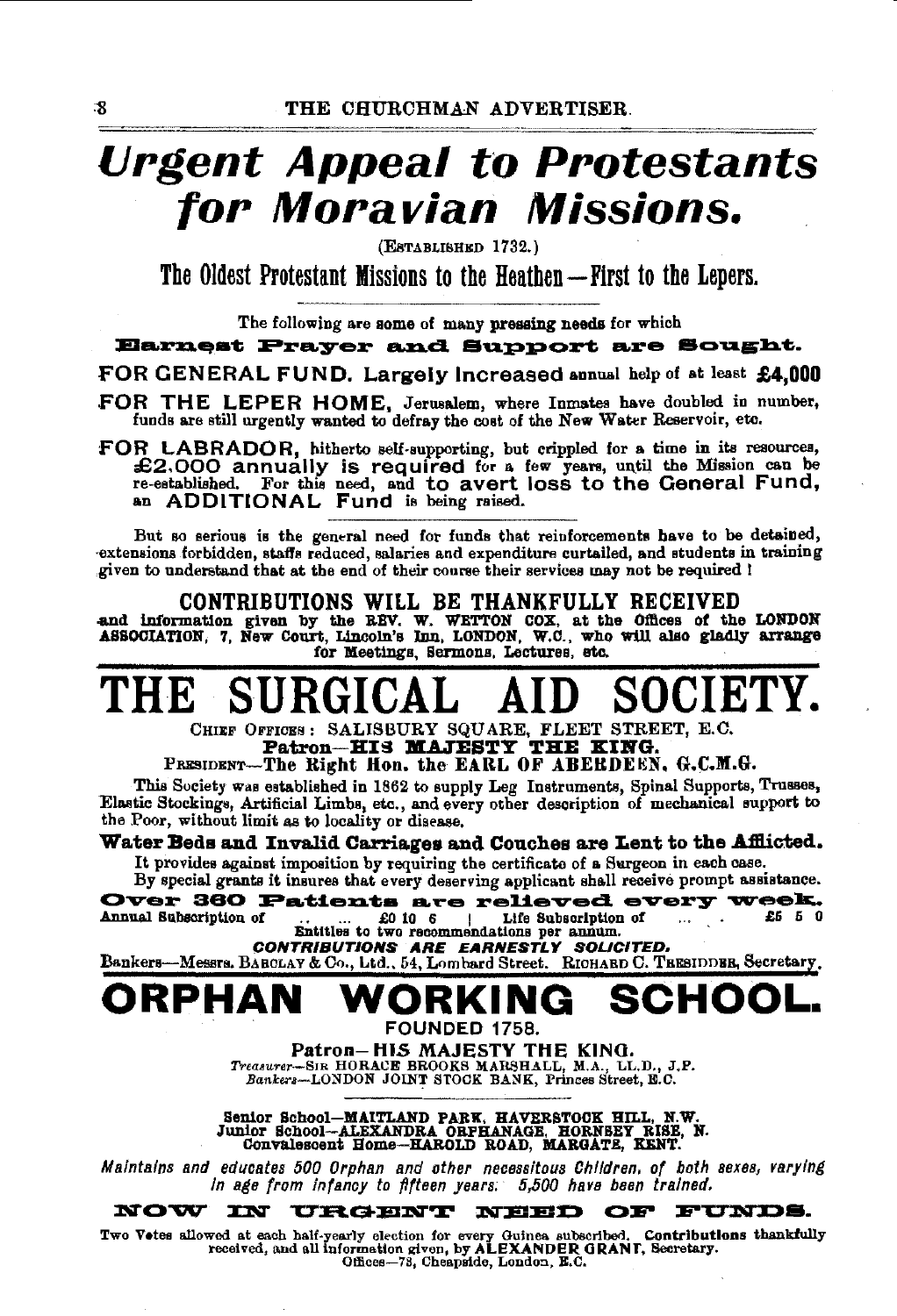# The *Mational* Protestant Church Union.

To Maintain the Principles of the Reformation as set forth in the Prayer Book and Articles of the Church of England.

President-W. D. CRUDDAS, Esq. Chairman-The Rev. Prebendary WEBB-PEPLOE. M.A. Treasurer-T. F. VICTOR BUXTON. Esq. Secretary-Sir C. ROBERT LIGHTON, Bart.

The Bational Drotestant Church Union witnesses for-

- 1. The supremacy and sufficiency of the Holy Scriptures as the Word of God.
- 2. The sole and sufficient efficacy of the sacrifice of the Lord Jesus Christ upon the Сгозз.
- 3. The justification of man by faith only in the Lord Jesus Christ.
- 4. The right of every believer to direct and unimpeded access to God, through Christ.
- 5. The freedom and sovereignty of the work of the Holy Spirit in sanctification.

#### WILL YOU HELP THIS IMPORTANT WORK?

For List of Publications, Terms of Membership, etc., apply to the Secretary, N.P.C.U., 324. REGENT STREET. LONDON. W.



# Spanish & Portuguese Church Aid Society.

President: RIGHT REV, BISHOP INGHAM, D.D.

HELP URGENTLY NEEDED.

The Bishop of Durham writes, Oct. 30, 1901: "The Society's work has a VERY WARM PLACE IN MY HEART."

Contributions will be gratefully received by the Rev. H. E. NovES, D.D., or by the Rev. THOS. --<br>PULVESTAFT, M A., Secretary, Church House, Westminster, S.W.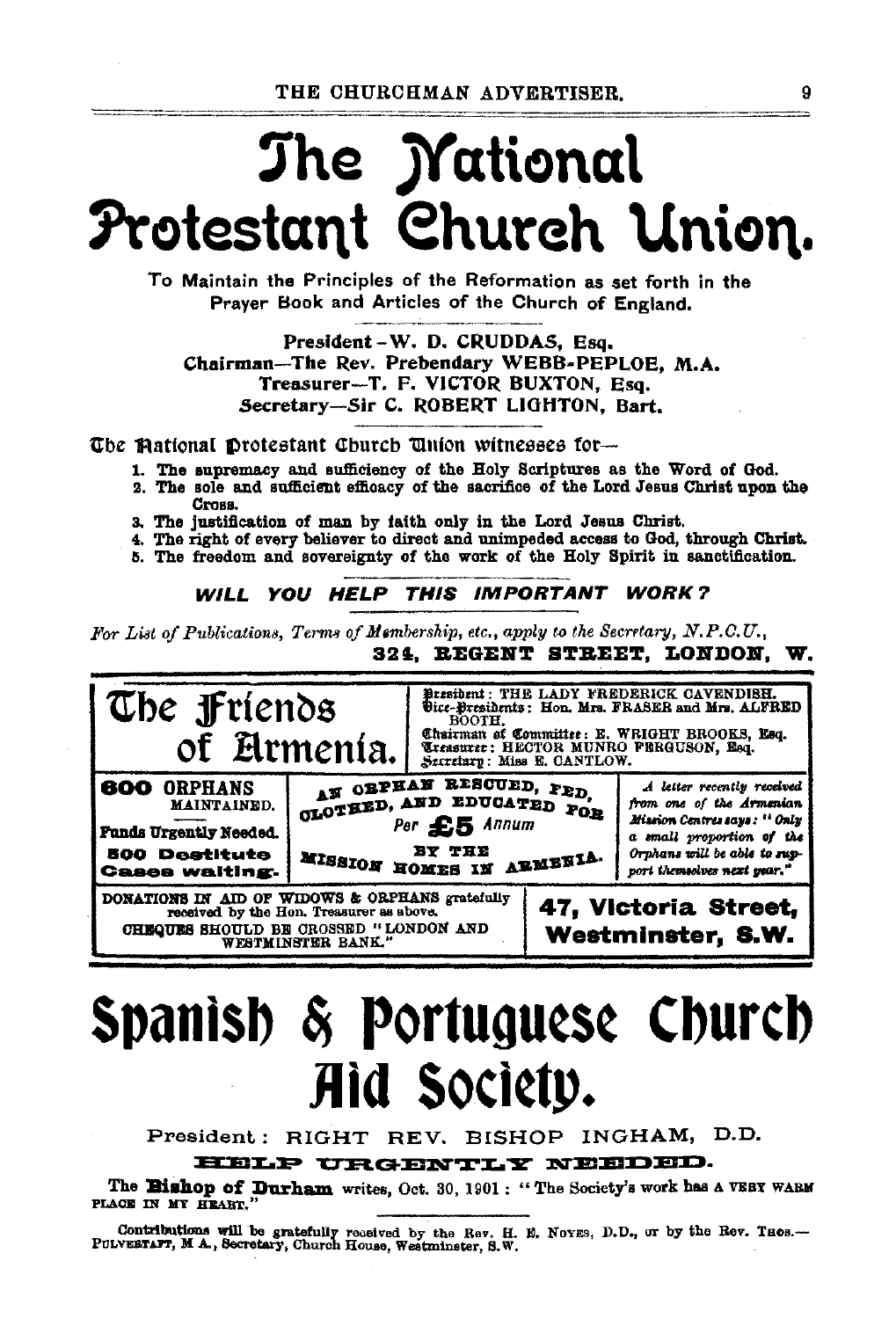

EUCLESSIANT IVAL INDUCES UP TREAT UP. THE .<br>FIRE INSURANCE. BURGLARY UP THE INSURANCE.<br>The Surplus Profile are devoted to Institutions, etc., for the benefit of the Clergy and of Church objects.<br>Already a sum of \$33,000 h

#### **CLERGY** PENSIONS INSTITUTION.

To UNDED 1886. INCORPORATED 1892.<br>The distinguishing characteristic of the scheme of the Institution may be concisely stated in the three<br>price, "Self-help sided," (Jergymen who wish to secure the benefits of the Instituti words

words, "Self-help sided." Clargymen who wish to secure the benefits of the institution for the<br>messacre self-help by making payments in purchase of Benefits; while Honorary Contributions are<br>applied to augment the Benefits

CHOLERA IN SOUTH PALESTINE.

GREAT DISTRESS among poor Jews at Jerusalem. FOOD AND FUEL URGENTLY NEEDED AT ONCE, as Winter is at hand. Provisions and Fuel have greatly risen in price owing to strict quarantine and stoppage of traffic.

### THE SOCIETY FOR RELIEF OF PERSECUTED JEWS (SYRIAN COLONIZATION FUND)

**EARNESTLY APPEALS** for FUNDS to alleviate this distress.

Contributions thankfully received by-

Hon. Treasurer: F. A. BEVAN, 54, LOMBARD STREET, E.C. Secretary: E. A. FINN, 41, PARLIAMENT STREET, S.W. Bankers: Messrs. DRUMMOND, 49, CHARING CROSS, S.W.

#### "LIBERATOR" RELIEF FUND.

£10.000 required to Relieve New and Urgent Cases.

HUNDREDS of aged and afflicted victims, so cruelly robbed of their life-savings by the great Liberator Fraud, just as they were hoping to enjoy the fruit of their industry and thrift. Many of them are members of the Church of England. Cheques and P.O.'s should be sent to the Secretary, Rey. J. STOCKWELL WATTS, 16, Farringdon Street, E.C.





**Fice-Fairons:** H.R.H. THE PRINCE OF WALES, K.G.

THE FOUR ARCHBISHOPS, THE BISBOPS, etc.

Labours afloat and<br>ashore, at home and<br>abroad, among seamen<br>of all classes and nations, fishermen, barge-<br>men, and emigrants.<br>Seventy-three harbours

seventy-three hard is present that the in 1901, £40,770.<br>Increased Contributions and Offertories, urgently needed, should be forwarded to the Secretary,<br>Commander W. Davs sos, R.N., 11, Buckingham St.,<br>Strand London, W.C.

### *BOOKS PURCHASED*

In response to many applications from persons in different parts of the country, MB.<br>ELLIOT STOCK has arranged to Purchase Libraries and Cases of Books from those who wish to dispose of them. On receipt of a list<br>of the Books for Disposal, an estimate of their by the Dooks for Disposition, the statement of the agreed<br>amount will be forwarded, and the agreed<br>amount will be paid in cash, or given in new<br>books, as may be desired. All applications<br>for the Sale of Books should be mad

#### ELLIOT STOCK, 62, Paternoster Row, London, E.C.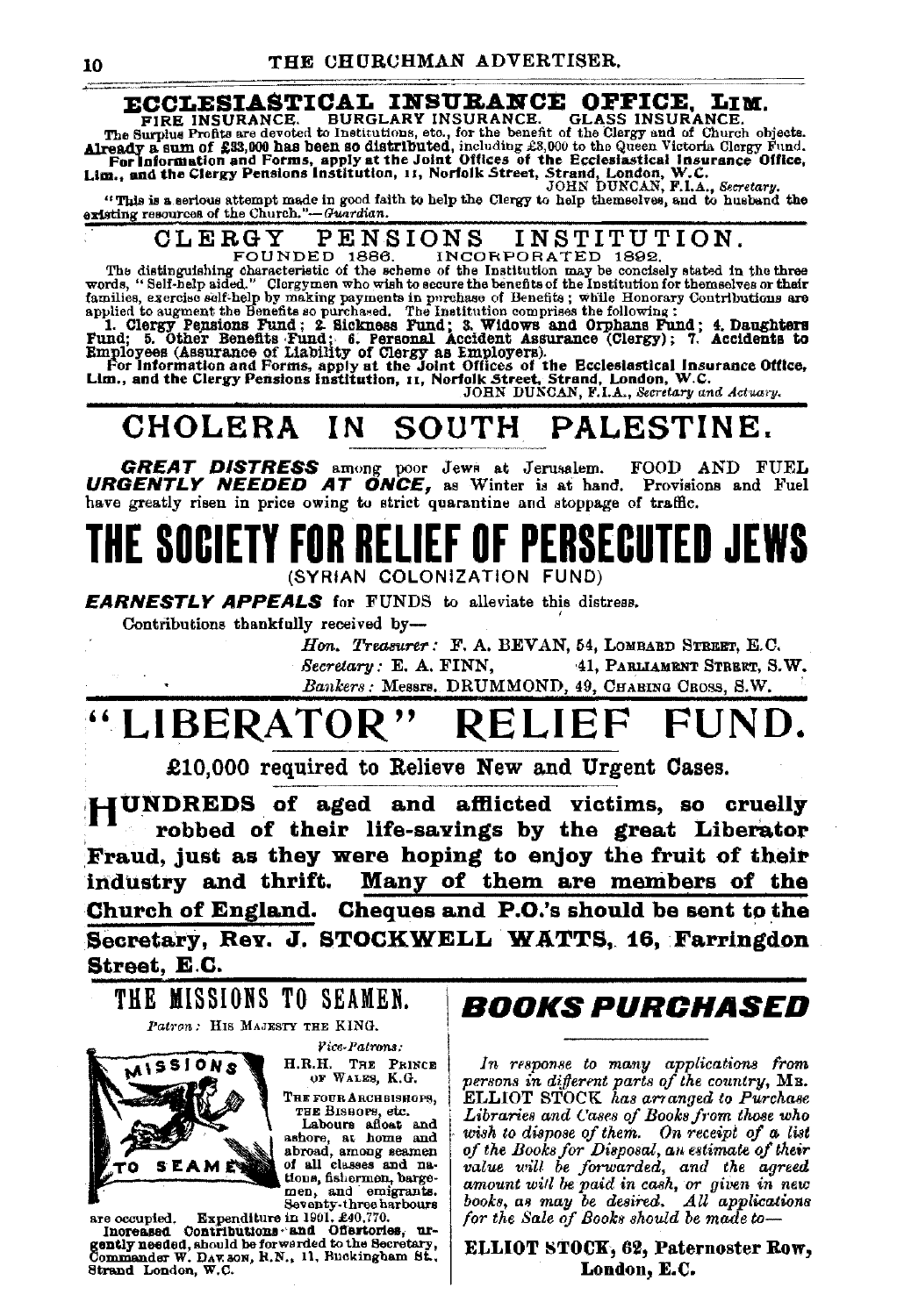#### **MEDITERRANEAN CRUISES.**

- NOOK'S SELECT PLEASURE CRUISES, by s.s. CUZCO, 3,918 tons, 4,000 h.p., leaving LONDON, February 26th, visiting TANGIER, VILLEFRANCHE, PALERMO, BEYROUT, JAFFA, PORT SAID, CAIRO, ALEXANDRIA, NAPLES, ALGIERS, LISBON, &c.
- BY s.s. ORIENT, 5,365 tons, 10,000 h.p., leaving LONDON March 14th, visiting LISBON, TANGIER, MALAGA, VILLEFRANCHE, PALERMO, KATAKOLO, NAUPLIA, PIRÆUS, SMYRNA, CONSTANTINOPLE, SUDA BAY, NAPLES, ALGIERS, and GIBRALTAR.

Full particulars from-

THOS, COOK & SON, Ludgate Circus, London,

### PROTESTANT REFORMATION SOCIETY

The OLDEST Church Society for the Maintenance of the Religious Principles of the Reformation.<br>The ONLY Mission to Roman Catholics in England.

(Established 1827.)

#### **EDUCATIONAL. EVANGELISTIC. MISSIONARY.**

Resident Missionaries to Roman and Ritualistic Centres.

Sermons and Lectures by the Rev. C. H. H. WRIGHT, D. D., M.A., Ph. D., Clerical and General Superintendent<br>Educational Lantern Lectures on Church History by the Secretary. Cheap effective literature dealing with subjects of present importance.

Donations, Subscriptions, or requests for Lectures or Sermons should be addressed to the Secretary.

WALTER A. LIMBRICK, Secretary, 62, Berners Street, London, W.

#### **THE PROTESTANT ALLIANCE** the OLDEST Society le

Which has for its object the UNION OF ALL PROTESTANTS in maintaining the Scriptural Principles of the Reformation against Ritualism and Romanism. It is

#### The ONLY Society

Having an ILLUSTRATED Protestant Monthly Paper, poet free to Members. A copy of the current issue will be sent GRATIS on application.

Contributions in support of the general work of the Protestant Alliance will be thankfully received by S. W. BRETT, SECRETARY, 430, STRAND, LONDON, W.C.

#### DAVENTRY **SCHOOL.** *GRAMMAR*

Founded A.D. 1600.

DUBLIC SCHOOL EDUCATION at moderate cost. Resident staff of University Graduates in Honours. Entrance scholarships. Special terms for some of clergy and medical men. Sound Church teaching,<br>Healthy situation, 800 feet above sea-level. Good buildings. Large Playing-fields, Laboratory, Gymnasium. **Fives' Court.** Experienced Matron.

Entrance Scholarship for Sons of Clergy naturally reducing Fees. For Prospectus apply: REV. H. JOHNSON, Head Master.